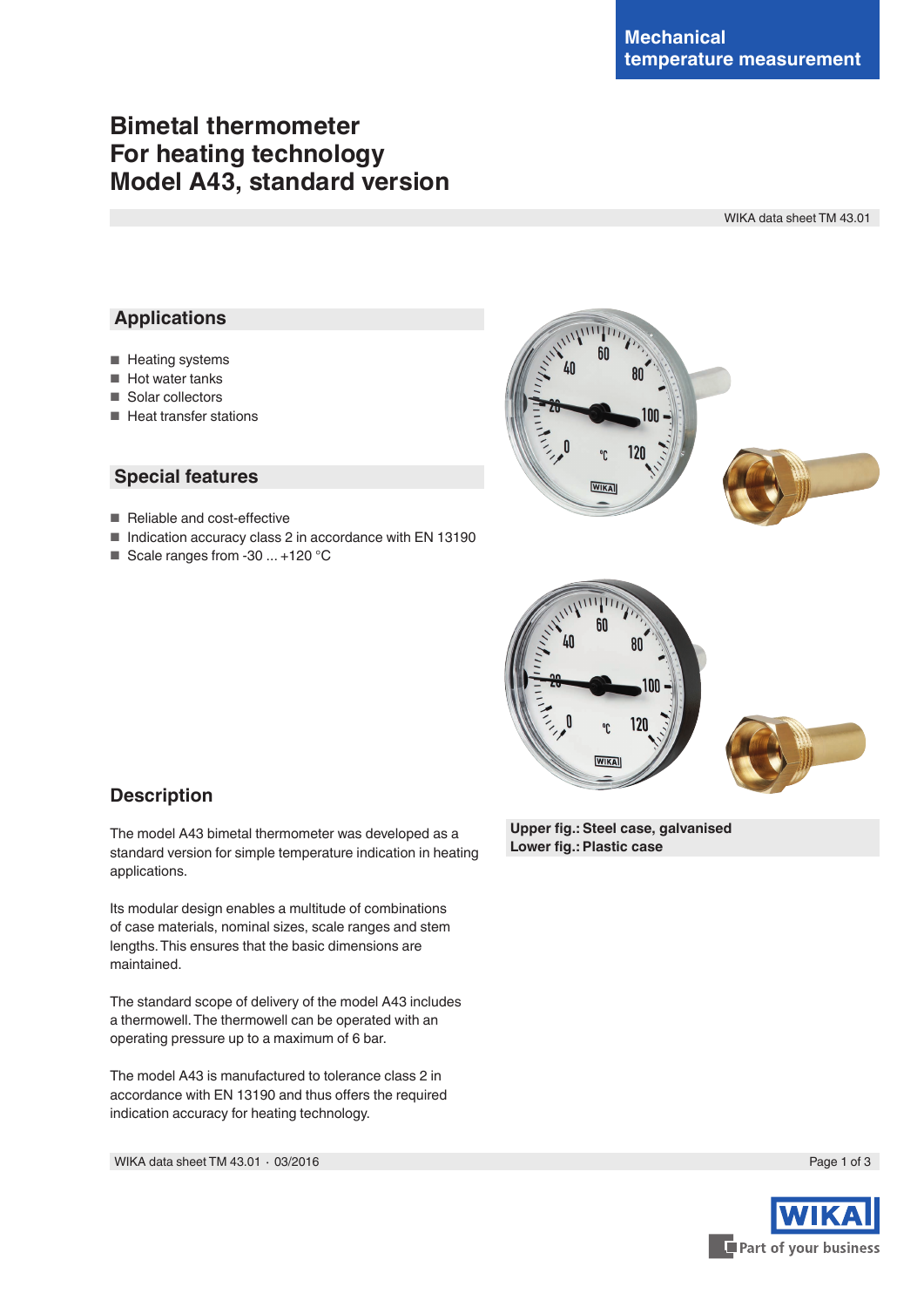## **Standard version**

**Measuring element** Bimetal coil

**Nominal size** 63, 80, 100

**Working range** Full scale value

#### **Case**

Model A43.10: Aluminium Model A43.20: Steel, galvanised Model A43.30: Plastic, black

**Connection location** Back mount (BM), centre

**Process connection** Thermowell G ½ B, copper alloy

**Stem** Aluminium

**Thermowell** Copper alloy Removable, friction fit

**Permissible operating pressure at thermowell** Max. 6 bar

**Dial** Plastic, white, black lettering

**Pointer** Plastic, black

**Window** NS 63: PS NS 80, 100: SAN

**Indication accuracy** Class 2 per EN 13190

**Zero adjustment**

At bottom of stem

## **Options**

- Other scale ranges
- Slip-on bezel, nickel-plated
- Removable brass thermowell with retainer screw